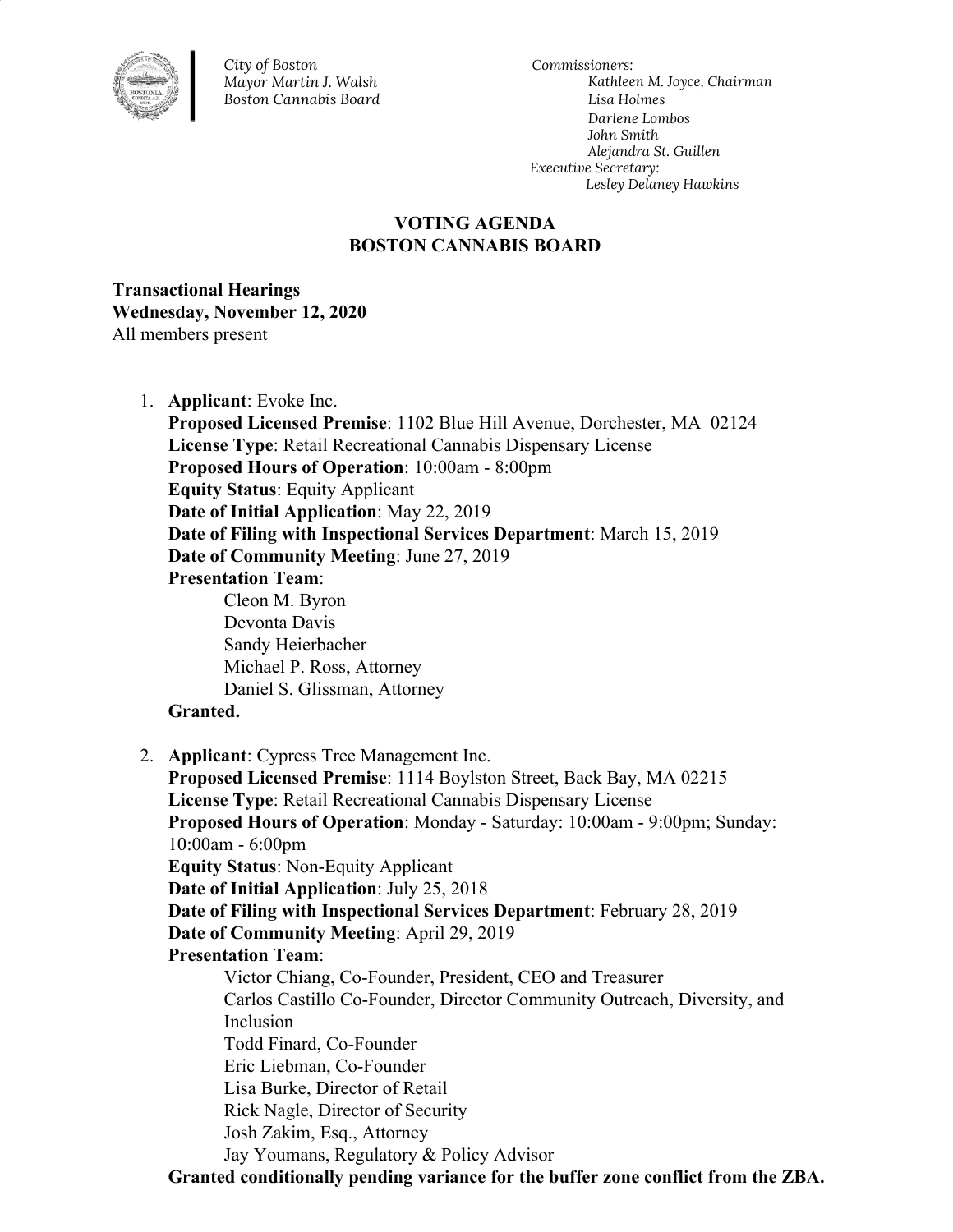3. **Applicant**: The Heritage Club LLC **Proposed Licensed Premise**: 116 Cambridge Street, Charlestown, MA 02129 **License Type**: Retail Recreational Cannabis Dispensary License **Proposed Hours of Operation**: Monday - Friday: 10:30am - 9:00pm; Saturday - Sunday: 9:00am - 9:00pm **Equity Status**: Equity Applicant **Date of Initial Application**: August 13, 2020 **Date of Filing with Inspectional Services Department**: September 14, 2020 **Date of Community Meeting**: October 29, 2020 **Pre**sentation Team: Adenike (Nike) John Margaret (Maggie) Suprey **Rejected without prejudice.**

4. **Applicant**: HVV Massachusetts Inc.

**Proposed Licensed Premise**: 1937 Beacon Street, Brighton 02135 **License Type**: Retail Recreational Cannabis Dispensary License **Proposed Hours of Operation**: 10:00am - 9:00pm **Equity Status**: Non-Equity Applicant **Date of Initial Application**: July 27, 2018 **Date of Filing with Inspectional Services Department**: October 18, 2018 **Date of Community Meeting**: January 7, 2019 **Presentation Team**: Michael Reardon, CEO

Melissa Rutherford, Director of Compliance Gilly Motta, Retail General Manager Jon Grey, Director of Security

**Granted with the condition that the applicant continues to meet with the community and community partners.**

5. **Applicant**: Rooted In LLC **Proposed Licensed Premise**: 2177 Washington Street, Roxbury, MA 02119 **License Type**: Retail Recreational Cannabis Dispensary License **Proposed Hours of Operation**: Monday - Saturday: 10:00am - 10:00pm; Sunday: 11:00am - 8:00pm **Equity Status**: Equity Applicant **Date of Initial Application**: September 10, 2020 **Date of Filing with Inspectional Services Department**: July 20, 2020 **Date of Community Meeting:** September 15, 2020 **Presentation Team**: Brian Keith, Founder Michael Ware, Security Consultant Derric Small, Legal Consultant **Granted conditionally pending variance for the buffer zone conflict from the ZBA.**